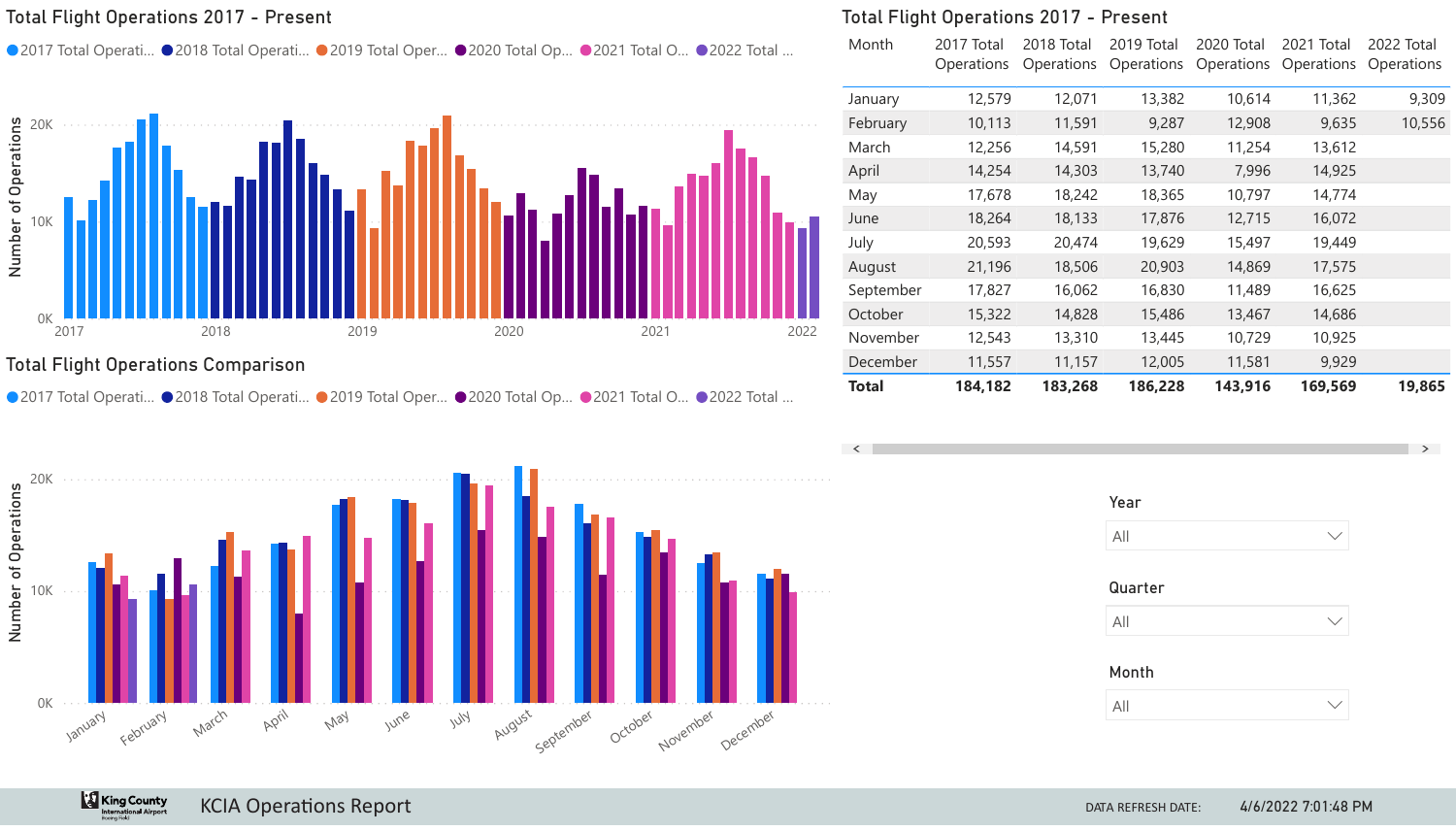

# Count of REQUESTID by CUSTFIELDNAME and CUSTFIELDVALUE



| Count of REQUESTID by CUSTFIELDNAME and CUSTFIELDVALUE                                        |                         |                                    |                                                                              |                 |                                          | <b>INITIATEDBY</b>                                                                                                                      |                       |                 | <b>CATEGORY</b> | <b>CUSTFIELDNAME</b>                                           |                    |                       |            |
|-----------------------------------------------------------------------------------------------|-------------------------|------------------------------------|------------------------------------------------------------------------------|-----------------|------------------------------------------|-----------------------------------------------------------------------------------------------------------------------------------------|-----------------------|-----------------|-----------------|----------------------------------------------------------------|--------------------|-----------------------|------------|
| # OF ANIMALS OR EGGS                                                                          |                         |                                    | <b>ATTRACTANT</b>                                                            |                 | Surface                                  | <b>WEATHER</b>                                                                                                                          | All                   |                 | $\searrow$      | Wildlife Issue                                                 | $\checkmark$       | Multiple selections   | $\searrow$ |
|                                                                                               | 20                      |                                    |                                                                              |                 |                                          |                                                                                                                                         | <b>DATETIMEINIT</b>   |                 |                 |                                                                |                    |                       |            |
| 50                                                                                            |                         |                                    |                                                                              |                 | <b>SHORT GRASS</b>                       |                                                                                                                                         | Last                  | $\sim$ $\mid$ 1 | Years           | $\checkmark$                                                   |                    | 475                   |            |
|                                                                                               | 100                     |                                    |                                                                              | <b>WATER</b>    |                                          |                                                                                                                                         | 最 4/9/2021 - 4/8/2022 |                 |                 |                                                                |                    |                       |            |
| <b>ACTION</b>                                                                                 |                         |                                    |                                                                              |                 |                                          | Light Rain   Clear                                                                                                                      |                       |                 |                 |                                                                |                    | Count of REQUESTID    |            |
| <b>PYRO HARASS</b><br>VEHICLE HARASS<br><b>ACTIVITY</b><br><b>LOITERING</b><br><b>FEEDING</b> |                         | OBSER<br><b>F.A</b><br>FOR<br>FLYI | $\mid N/A \mid$<br>INS<br>WOR<br><b>WILDLIFE ISSUE</b><br><b>BIRD HAZING</b> | <b>VE</b><br>Ot | TEMPOR<br><b>RUNWAY</b><br>None<br>OBSER | <b>PAVE</b><br>Cloudy<br><b>TA</b><br>Heavy Rain<br><b>SPECIES</b><br><b>CROWS</b><br><b>GE</b><br>DU<br>Name of Observer<br>George Pie | $\vec{z}$<br>May 2021 |                 | <b>Jul 2021</b> | <b>Number of Logbook Entries Created Over Time</b><br>Sep 2021 | <b>Nov 2021</b>    | Jan 2022              | Mar 20     |
| <b>REQUESTID</b><br>$\blacktriangledown$                                                      | # OF ANIMALS<br>OR EGGS |                                    | <b>ACTION</b>                                                                |                 | <b>ACTIVITY</b>                          | <b>ATTRACTANT</b>                                                                                                                       | Name of Observer      | <b>SPECIES</b>  |                 | Surface                                                        | <b>WEATHER</b>     | <b>WILDLIFE ISSUE</b> |            |
| 7531                                                                                          | 50                      |                                    | <b>VEHICLE HARASS</b>                                                        |                 | <b>LOITERING</b>                         | N/A                                                                                                                                     |                       |                 |                 | <b>SHORT GRASS</b>                                             | Overcast           | <b>BIRD HAZING</b>    |            |
| 7525                                                                                          | 10                      |                                    | <b>VEHICLE HARASS</b>                                                        |                 | <b>FORAGING</b>                          | REFUSE / FOD                                                                                                                            |                       |                 |                 | <b>PAVEMENT</b>                                                | Cloudy             | <b>BIRD HAZING</b>    |            |
| 7502                                                                                          | 20                      |                                    | <b>VEHICLE HARASS</b>                                                        |                 | LOITERING                                | N/A                                                                                                                                     |                       |                 |                 | <b>SHORT GRASS</b>                                             | Clear              | <b>BIRD HAZING</b>    |            |
| 7501                                                                                          |                         |                                    | <b>OBSERVED</b>                                                              |                 | <b>LOITERING</b>                         | N/A                                                                                                                                     |                       |                 |                 | <b>SHORT GRASS</b>                                             | Clear              | OBSERVED              |            |
| 7493                                                                                          | 20                      |                                    | <b>PYRO HARASS</b>                                                           |                 | <b>FEEDING</b>                           | <b>VEGETATION</b>                                                                                                                       |                       |                 |                 | <b>GRAVEL</b>                                                  | Light Rain         | <b>BIRD HAZING</b>    |            |
| 7492                                                                                          | 50                      |                                    | PYRO HARASS                                                                  |                 | <b>FORAGING</b>                          | <b>VEGETATION</b>                                                                                                                       |                       |                 |                 | <b>SHORT GRASS</b>                                             | Light Rain         | <b>BIRD HAZING</b>    |            |
| 7491                                                                                          | 8                       |                                    | <b>PYRO HARASS</b>                                                           |                 | LOITERING                                | <b>VEGETATION</b>                                                                                                                       |                       |                 |                 | <b>SHORT GRASS</b>                                             | <b>Heavy Rain</b>  | <b>BIRD HAZING</b>    |            |
| 7487                                                                                          | $\overline{3}$          |                                    | OBSERVED                                                                     |                 | <b>FLYING LOCAL</b>                      |                                                                                                                                         |                       |                 |                 | N/A                                                            | Cloudy             | OBSERVED              |            |
| 7486                                                                                          | 12                      |                                    | <b>VEHICLE HARASS</b>                                                        |                 | <b>FEEDING</b>                           |                                                                                                                                         |                       |                 |                 | <b>SHORT GRASS</b>                                             | Cloudy             | <b>OBSERVED</b>       |            |
|                                                                                               | <b>King County</b>      |                                    | <b>KCIA Operations Report</b>                                                |                 |                                          |                                                                                                                                         |                       |                 |                 |                                                                | DATA REFRESH DATE: | 4/6/2022 7:01:48 PM   |            |

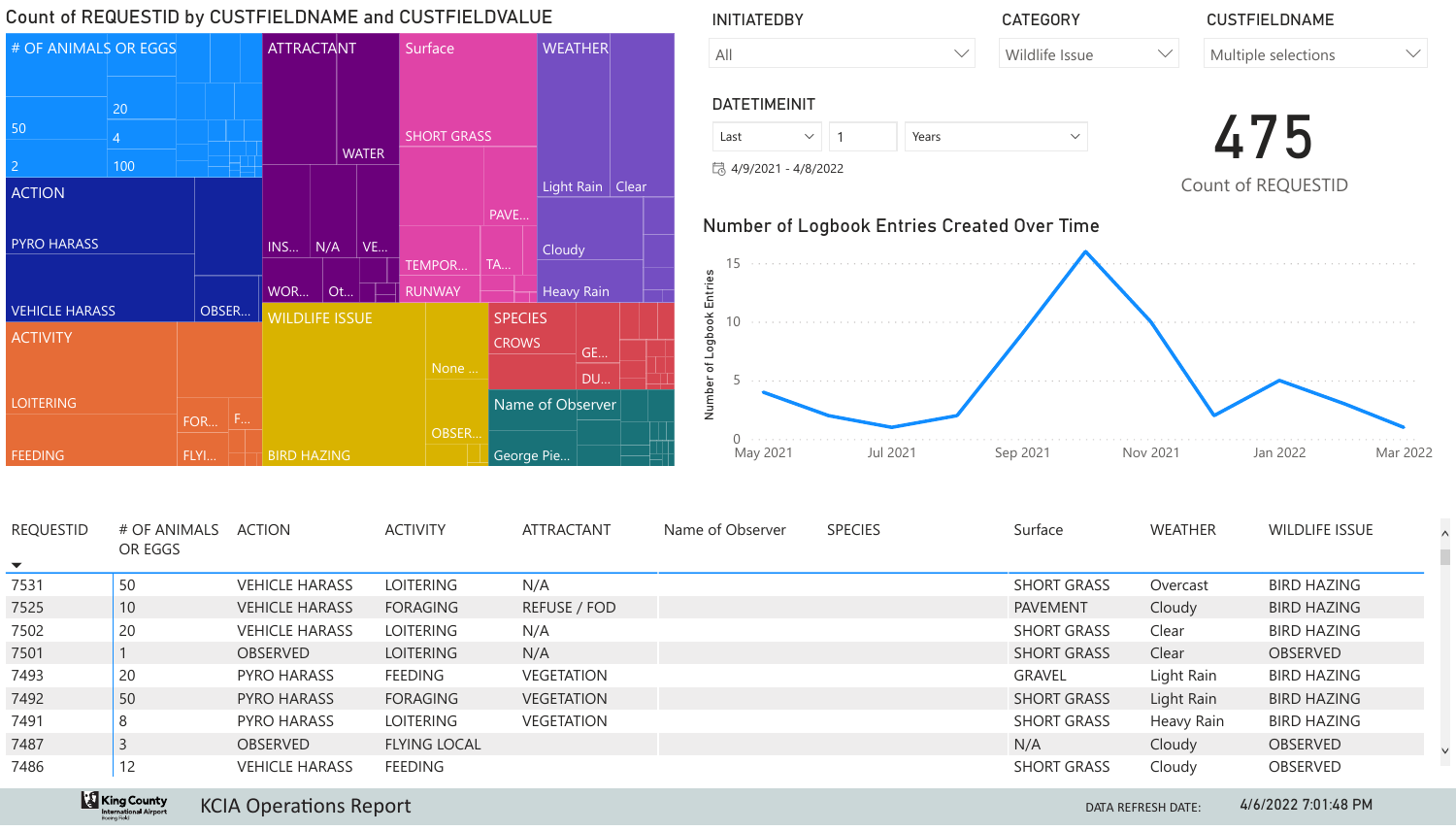# Inspection Types by Month as a Percentage

**Inspection Type ● Fuel Stor... ● Mobile F... ● Part 139 ... ● Part 139 ... ● Part 139 ... ● Part 139 ... ● Part 139 ...** 



| 2022 March          |                                                | 41.59%              | 26.55%             |                                  | 30.09%          |               |  |  |  |  |  |
|---------------------|------------------------------------------------|---------------------|--------------------|----------------------------------|-----------------|---------------|--|--|--|--|--|
| 2022 February       |                                                | 41.67%              | 25.93%             |                                  | 26.85%          |               |  |  |  |  |  |
| 2022 January        |                                                | 40.91%              | 26.52%             |                                  | 28.03%          |               |  |  |  |  |  |
| 2021 December       |                                                | 47.20%              |                    | 25.60%                           | 24.00%          |               |  |  |  |  |  |
| 2021 November       |                                                | 39.06%              | 25.78%             | 23.44%                           | 11.72%          |               |  |  |  |  |  |
| 2021 October        |                                                | 50.34%              |                    | 21.77%<br>21.77%                 |                 |               |  |  |  |  |  |
| 2021 September      |                                                | 32.32%              | 33.33%             | 31.31%                           |                 |               |  |  |  |  |  |
| 2021 August         |                                                | 47.06%              |                    | 47.06%                           |                 |               |  |  |  |  |  |
| 2021 July           |                                                | 43.66%              |                    | 45.07%                           |                 | 9.86%         |  |  |  |  |  |
| 2021 June           |                                                | 39.18%              |                    | 39.18%                           | 21.65%          |               |  |  |  |  |  |
| 2021 May            |                                                | 47.06%              |                    | 44.12%                           |                 |               |  |  |  |  |  |
| 2021 April          |                                                | 49.21%              |                    | 46.03%                           |                 |               |  |  |  |  |  |
| 2021 March          |                                                | 46.27%              |                    | 46.27%                           |                 | 7.46%         |  |  |  |  |  |
| 2021 February       |                                                | 50.00%              |                    | 7.14%<br>42.86%                  |                 |               |  |  |  |  |  |
| 2021 January        |                                                | 40.85%              |                    | 43.66%<br>15.49%                 |                 |               |  |  |  |  |  |
| <b>INSPECTIONID</b> | <b>INITIATEDATE</b><br><b>INSPTEMPLATENAME</b> |                     | <b>INITIATEDBY</b> | <b>INSPECTEDBY</b>               | <b>CLOSEDBY</b> | <b>STATUS</b> |  |  |  |  |  |
| 3858                | 03/28/2022                                     | Part 139 Continuous | Aldhahi, Abdullah  | Aldhahi, Abdullah                |                 | <b>OPEN</b>   |  |  |  |  |  |
| <u>3857</u>         | 03/28/2022                                     | Part 139 Day        | Priest, Samuel     | Priest, Samuel                   | Priest, Samuel  | <b>CLOSED</b> |  |  |  |  |  |
| 3856                | 03/28/2022                                     | Part 139 Continuous | Araiza, Erick      | Araiza, Erick                    | Araiza, Erick   | <b>CLOSED</b> |  |  |  |  |  |
| <u>3855</u>         | 03/27/2022                                     | Part 139 Night      | Donahue, Kevin     | Donahue, Kevin                   | Donahue, Kevin  | <b>CLOSED</b> |  |  |  |  |  |
| <u>3854</u>         | 03/27/2022                                     | Part 139 Day        | Priest, Samuel     | Priest, Samuel                   | Priest, Samuel  | <b>CLOSED</b> |  |  |  |  |  |
| 3853                | 03/27/2022                                     | Part 139 Continuous | Julian, Justin     | Julian, Justin                   | Julian, Justin  | <b>CLOSED</b> |  |  |  |  |  |
| <u>3852</u>         | 03/27/2022                                     | Part 139 Night      | Julian, Justin     | Julian, Justin<br>Julian, Justin |                 |               |  |  |  |  |  |
| <u>3851</u>         | 03/26/2022                                     | Part 139 Day        | Sykora, Matthew    | Sykora, Matthew                  |                 | <b>OPEN</b>   |  |  |  |  |  |
| 3850                | 03/26/2022                                     | Part 139 Continuous | Julian, Justin     | Julian, Justin                   | Julian, Justin  | <b>CLOSED</b> |  |  |  |  |  |
| 3849                | 03/25/2022                                     | Part 139 Night      | Pierce, George     | Pierce, George                   | Pierce, George  | <b>CLOSED</b> |  |  |  |  |  |
| <b>Total</b>        | 3848 03/25/2022                                | Part 139 Dav        | Pierce, George     | Pierce, George                   | Pierce, George  | <b>CLOSED</b> |  |  |  |  |  |

# KCIA Operations Report DATA REFRESH DATE:

**King County** 



**INITIATEDBY**